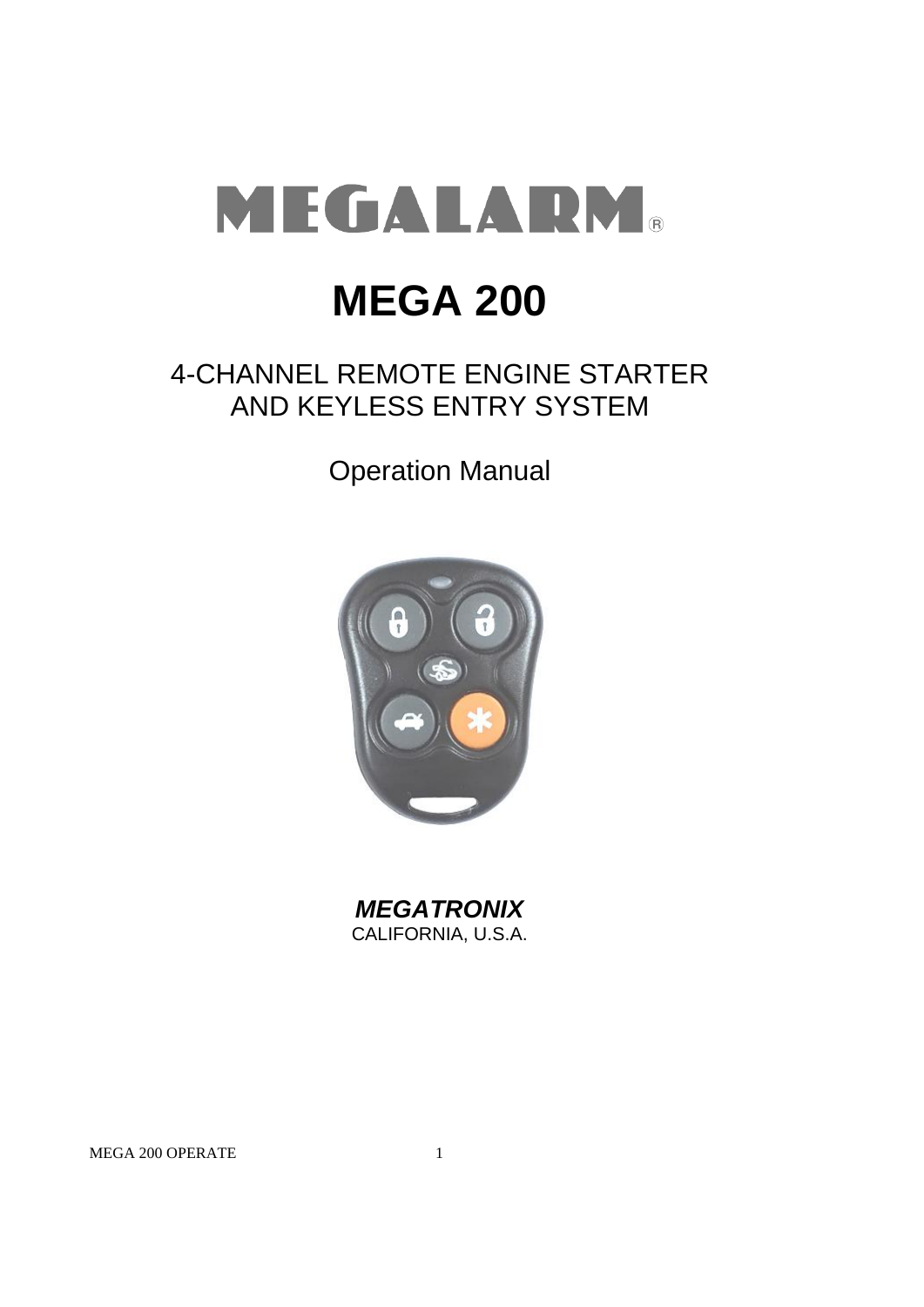#### **WARNINGS:**

As with any product that performs automatic functions, there are certain safety precautions that you must practice and be aware of before using device.

- 1. Keep the transmitter out of reach of children.
- 2. Do not leave anyone in the vehicle while running on remote start.
- 3. Alert servicing personnel that the vehicle is equipped with a remote start system.
- 4. Do not start the vehicle by remote while it is in an enclosed area or garage.
- 5. Always apply the parking brake and lock the vehicle as you exit the vehicle.
- 6. Vehicle windows should be rolled up before vehicle is remote started.
- 7. If the unit malfunctions, disconnect the remote start fuse until the problem is resolved.
- 8. Use and operation of this system is the sole responsibility of the vehicle owner or operator.
- 9. Some areas may have local ordinances that prohibit leaving a vehicle running on public streets.

#### **OPERATION: A. REMOTE TRANSMITTER OPERATION:**

| Transmitter<br><b>Button</b> | <b>System Function</b>                                        | Remark                                                       |  |  |
|------------------------------|---------------------------------------------------------------|--------------------------------------------------------------|--|--|
|                              | Lock Doors & Arm System                                       |                                                              |  |  |
| А                            | Arm and Delete The 2 Stage Shock<br>Sensor                    | Press twice within 3 seconds                                 |  |  |
| ‰ - ⊟                        | Arm System and Hidden Alarm Function                          | Press within 3 seconds                                       |  |  |
|                              | Car Locator                                                   | Upon armed                                                   |  |  |
| (3-second)                   | Panic function                                                | Press and Hold for 3 seconds                                 |  |  |
|                              | Silent Arming / Disarming                                     | Ignition in "off" position                                   |  |  |
| (2-second)                   | Active Anti Car-Jacking Mode                                  | Ignition in "on" position press<br>and<br>hold for 2 seconds |  |  |
|                              | Unlock Doors & Disarm System                                  |                                                              |  |  |
|                              | Two Steps Door Unlock & Disarm System                         | Press twice within 3 seconds                                 |  |  |
| ≽<br>(2-second)              | Trunk Release (Channel 3)                                     | Press and Hold for 2 seconds                                 |  |  |
| ≽∕ਨ<br>ਲ≤                    | Passive Arming By-pass                                        | While the system Disarmed                                    |  |  |
| - 米                          | Activate or Turn Off The Remote Start                         | Press twice within 3 seconds                                 |  |  |
| ∗                            | <b>Turbo Time Mode</b>                                        |                                                              |  |  |
| $\blacksquare$ + $\clubsuit$ | Channel # 4 Timer Output                                      |                                                              |  |  |
|                              | Switching code For 2nd Car Operation or<br>Garage Door Opener |                                                              |  |  |

#### **B. LED display:**

| I FD              | Function       |  |  |
|-------------------|----------------|--|--|
| ∩ff               | Disarmed       |  |  |
| Slow Flash        | Armed          |  |  |
| <b>Fast Flash</b> | Passive Arming |  |  |
| On (Solid)        | Valet Mode     |  |  |

#### LED **Function** Off **Disarmed** 2 flashes... pause 2 / Trigger on Trunk/Hood Slow Flash Armed 1 3 flashes... pause 2 one 3 / Trigger on Door Switch Fast Flash | Passive Arming | | 4 flashes... pause | Zone 4 / Trigger on Shock Sensor On (Solid) | Valet Mode | | 5 flashes... pause | Zone 5 / Trigger on Ignition Switch

#### **C. CHIRP INDICATORS:**

| <b>Chirp</b> | Function            |  | Parking light | Func   |  |
|--------------|---------------------|--|---------------|--------|--|
| 1 chirp      | Arm                 |  | 1 flash       | Arm    |  |
| 2 chirps     | Disarm              |  | 2 flashes     | Disarm |  |
| 3 chirps     | Ajar Warning        |  | 3 flashes     | Disarm |  |
| 4 chirps     | Disarm<br>Triggered |  | 12 flashes    | Car Lo |  |
| 6 chirps     | Car Locator         |  | Constant On   | Under  |  |
|              |                     |  |               |        |  |

| 2 flashes pause          | Zone 2 / Trigger on Trunk/Hood      |  |  |
|--------------------------|-------------------------------------|--|--|
| 3 flashes pause          | Zone 3 / Trigger on Door Switch     |  |  |
| 4 flashes pause          | Zone 4 / Trigger on Shock Sensor    |  |  |
| 5 flashes pause          | Zone 5 / Trigger on Ignition Switch |  |  |
| <b>D. PARKING LIGHT:</b> |                                     |  |  |
| Parking light            | Function                            |  |  |

## | Parking light | Function

| 1 chirp  | Arm                        | 1 flash     | Arm                |
|----------|----------------------------|-------------|--------------------|
| 2 chirps | Disarm                     | 2 flashes   | Disarm             |
| 3 chirps | Ajar Warning               | 3 flashes   | Disarm / Triggered |
| 4 chirps | <b>Disarm</b><br>Triggered | 12 flashes  | Car Locator        |
| 6 chirps | Car Locator                | Constant On | Under Remote Start |
|          |                            |             |                    |

#### **E. ALARM OPERATING CONDITION:**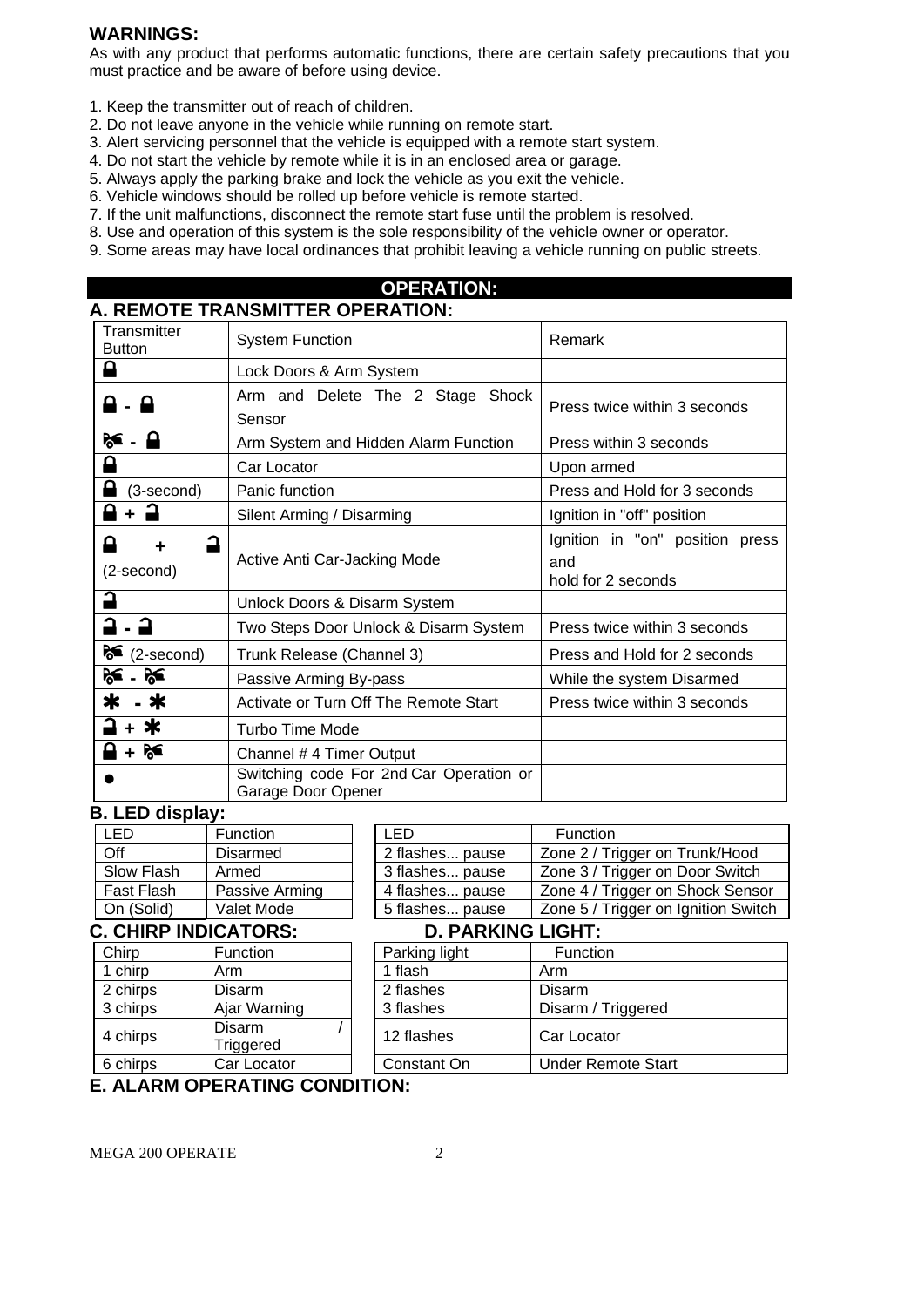|                               | Siren / Horn  | <b>Parking Light</b>         | LED        | Doors     | Starter | Dome Light      |
|-------------------------------|---------------|------------------------------|------------|-----------|---------|-----------------|
| 1. Arming                     | 1 or 3 Chirps | $\vert$ 1 Flash              | Slow Flash | Locking   | Disable |                 |
| 2. Disarming                  |               | 2 or 4 Chirps 2 or 3 Flashes |            | Unlocking |         | Turns on 30 sec |
| 3. Trigger                    | Alarming      | <b>Flashes</b>               | Slow Flash |           | Disable | Flashes         |
| 4. Panic                      | Alarming      | Flashes                      |            |           |         | <b>IFlashes</b> |
| 5. Car-Jacking Alarming       |               | <b>Flashes</b>               |            |           | Disable | <b>IFlashes</b> |
| $ 6.$ Car Locator $ 6$ Chirps |               | 12 Flashes                   |            | Locking   |         |                 |

#### **F. ACTIVE ARMING – LOCK & ARM**

1. Press  $\blacksquare$  button on the transmitter.

2. The siren will chirp once and parking light will flash once indicating that the system is now armed. The vehicle door will lock and dome light turns on for 10 seconds upon arming when interfaced with the security system.

**SILENT ARMING / DISARMING:** Press the transmitter  $\blacksquare$  and  $\blacksquare$  buttons at the same time will arm or disarm your security system, No chirp sound will be heard, arm / disarm confirmation will be through the vehicles parking lights only.

**SHOCK SENSOR BY-PASS:** Press the **a** button on the transmitter two times within 3 seconds will arm the security system and by-pass the shock sensor. The system will chirp one additional time to confirm the sensor bypass mode was activated. The sensor bypass feature is programmed to activate for one arming cycle only. The security system will return to normal operation during the next arming cycle.

**HIDDEN ALARM FUNCTION:** Press the  $\delta$  button first; within 3 seconds press the **button to** activate the hidden alarm function. The security system will arm and with "Hidden Alarm Function". The siren / horn will be silenced even if the sensor is triggered in the armed status.

#### **G. PASSIVE ARMING**

Active arming / disarming is controlling your security system via the remote transmitter. This security system is equipped with an optional Passive Arming feature, which allows the security system to arm 30 seconds after the last door is closed. Operation is as follows.

- 1. Turn the ignition to the "OFF" position and exit the vehicle.
- 2. After all entrances are closed, the security system LED will flash fast for 30 seconds. If you reopen any door / hood / trunk, the security system LED will stop flashing. It will begin flashing again once the vehicle all entrances are closed.
- 3. After 30-second timer has elapsed, the security system will automatically "ARM". The siren will chirp [1] time and the parking lights will flash [1] time.

#### **PASSIVE ARMING WITH PASSIVE DOOR LOCKING** (See Alarm Feature **"I - 2"**  Programming):

The vehicle doors will automatically lock after passive arming cycle has been completed.

**PASSIVE ARMING BY-PASS:** While the system disarmed, Press the **button twice**, the security will respond with [1] chirp and LED will turn "ON". The security system will remain in this temporally state for as long as you wish. To exit passive by-pass, press the transmitter  $\bigoplus$  or  $\bigoplus$ button and the system will return to normal status.

#### **H. ACTIVE DISARMING – UNLOCK & DISARM**

- 1. Press  $\rightarrow$  button on the transmitter.
- 2. The siren will chirp once and parking light flash once to indicating that the security system is now disarmed. The vehicle's door will unlock and dome light turns on for 30 seconds upon disarming when interfaced with the security system.

**TAMPER DISARMING**: If alarm triggered, upon disarm the system, siren chirp 4 times, parking light flash 3 times.

**PATHWAY ILLUMINATION** (See Alarm Feature **"II - 4"** Programming): This feature turns the parking light "ON" for 30 seconds upon a unlock signal and for 10 seconds upon the lock signal.

**TWO STEPS DOOR UNLOCK** (See Alarm Feature **"II - 1"** Programming): This feature will independently unlock the driver's door only when disarming the security system. Pushing the button a second time within 3 seconds will unlock the other doors.

**AUTOMATIC RE-ARM** (See Alarm Feature **"I - 3"** Programming): If this feature is selected, the security system will automatically re-arm itself in 60 seconds after disarming with remote transmitter. Automatic rearm will cancel if any door is opened before the 60 seconds timer has elapsed.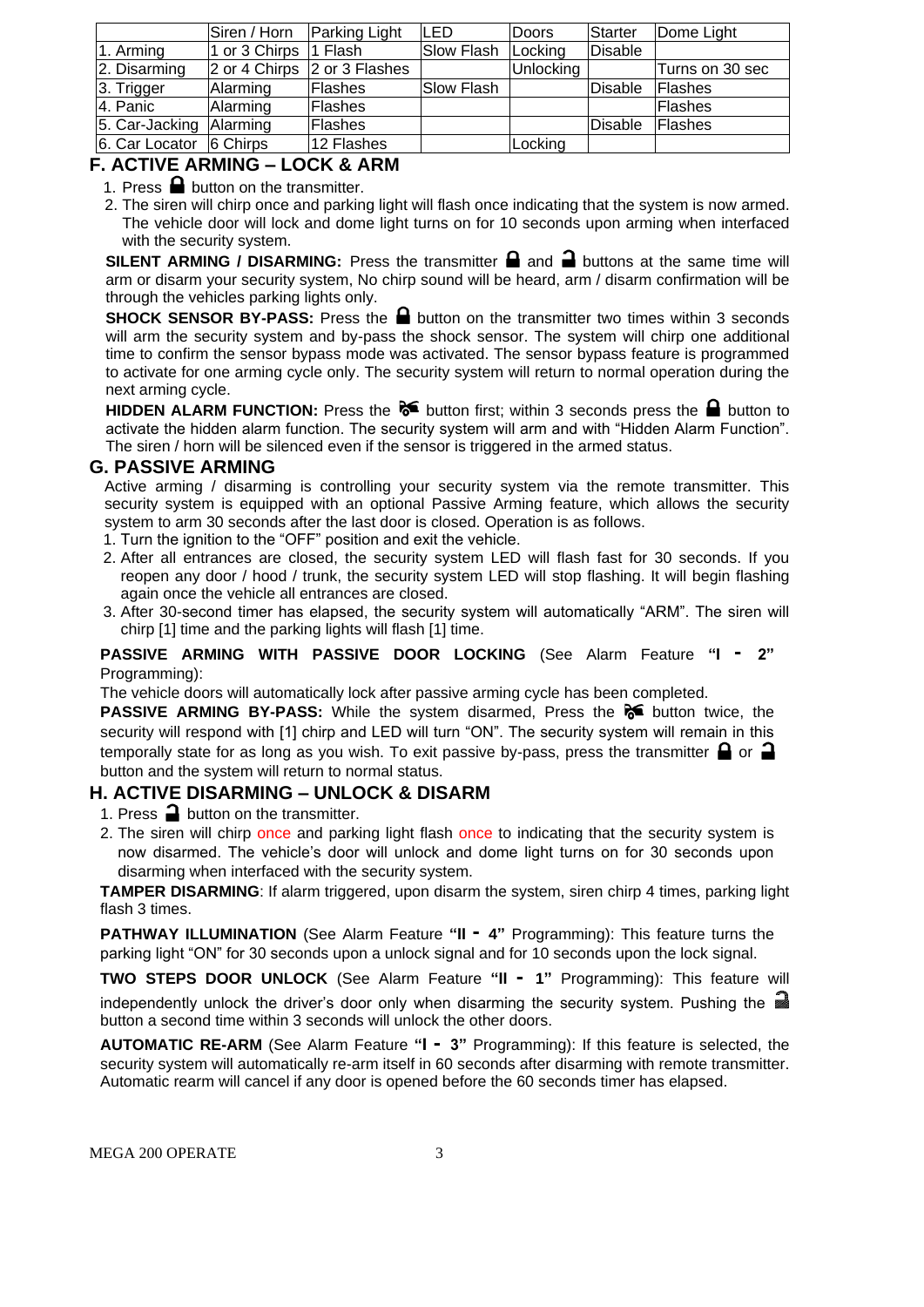#### **I. DISARMING WITHOUT A TRANSMITTER** (Alarm Feature **II - 6** Programming) **OVERRIDES THE ALARM WITHOUT PASSWORD PIN CODE:** (Factory Default Setting)

The override function may be used if the remote transmitter is lost or inoperative. 1. Enter the vehicle and turn the ignition switch to 'ON' position. Alarm will sound.

2. Within 10 seconds push and release the valet switch. The alarm will stop sounding and enter disarm mode. You can now start and operate the vehicle normally.

#### **OVERRIDE THE ALARM WITH PASSWORD PIN CODE: (**Alarm Feature **II - 6** Programming**)** Unlike valet switch easily found, and defeated, this security system allows the consumer to program

- a password pin code. Offering a higher level of security. 1. Enter the vehicle and turn the ignition switch to 'ON' position. Alarm will sound.
- 2. Within 5 seconds, enter your chosen the first digit code by press and release the Valet Switch. When finished above procedures, system's siren stop alarming, parking light stop flashing, but the vehicle cannot be start and drive away.
- 3. Within 15 seconds of the last digit code enter (the 1st code), turn the Ignition Switch "OFF" and then "ON".
- 4. Within 15 seconds, enter your chosen of the second digit code by press and release the Valet Switch.
- 5. Turn the ignition switch "OFF" position. [4] Chirps form siren/horn, [3] flash from parking light to indicate the system was disarmed.

**Note:** You must override the alarm within 60 seconds. If not, the system will automatically re-arm.

- **EXAMPLE: To Override The System With The Password Code 83, you would;**
- 1. Enter the vehicle and turn the ignition switch to 'ON' position. Alarm will sound.
- 2. Within 5 seconds, Press and Release the Valet Switch 8 times. When finished above procedure, system's siren stops alarming, parking light stop flashing, other sensors stop trigger, but the vehicle cannot be start and driven away.
- 3. Within 15 seconds of the last digit code enter (the first code), turn the Ignition Switch "Off" and then "ON".
- 4. Within 15 seconds, Press and Release the Valet Switch 3 times
- 5. Turn the Ignition Switch to "Off" position. [4] Chirps form siren/horn, [3] flash from parking light to indicate the system was disarmed.

#### **J. VALET MODE (System in Disarm or Valet mode)**

The valet switch allows you to temporarily bypass all alarm function, eliminating the need to hand your transmitter to parking attendants or garage mechanics. When the system is in valet mode, all alarm functions and remote start functions are bypassed, however the remote panic feature and remote door locks will remain operational. To use the valet mode, the system must first be disarmed either by using you remote transmitter, or by operating the Manual override sequence.

#### **Enter Valet Mode:**

- 1. From the disarmed condition, turn the ignition to "ON" position.
- 2. Push and hold valet switch for 2 seconds until the LED turns on. The LED wills remain on as long as the system is in 'valet mode'.

#### **Exit Valet Mode:**

1. Return to normal operation, turn ignition 'on'.

2. Push and hold valet switch for 2 seconds, The LED wills turns off indicate the system are exiting the valet mode.

#### **K. CAR LOCATOR**

Under armed mode, press the  $\blacksquare$  button to active car locator function. The siren will chirp 6 times. The parking light will flash 12 times, for you to easily locate your car.

#### **L. PANIC FUNCTION**

The transmitter can be used as a remote panic switch to manually trigger the alarm in case emergency.

- 1. Press and hold the  $\blacksquare$  button for 3 second. The alarm will immediately sound.
- 2. During panic mode, the normal function of this transmitter button will be suspended. The transmitter  $\blacksquare$  and  $\blacksquare$  buttons can be used to lock and unlock the door (if the option is installed), however once the  $\Box$  button is pressed, the vehicle's starter disable device, (where installed) will be enable allowing the vehicle to start.
- 3. To stop the alarm, press and hold the transmitter  $\Box$  or  $\Box$  button on the transmitter again for 3 seconds. Also if any transmitter buttons other than  $\bigoplus$  or  $\bigoplus$  button is pressed and released, the panic mode will be turned off immediately.

MEGA 200 OPERATE 4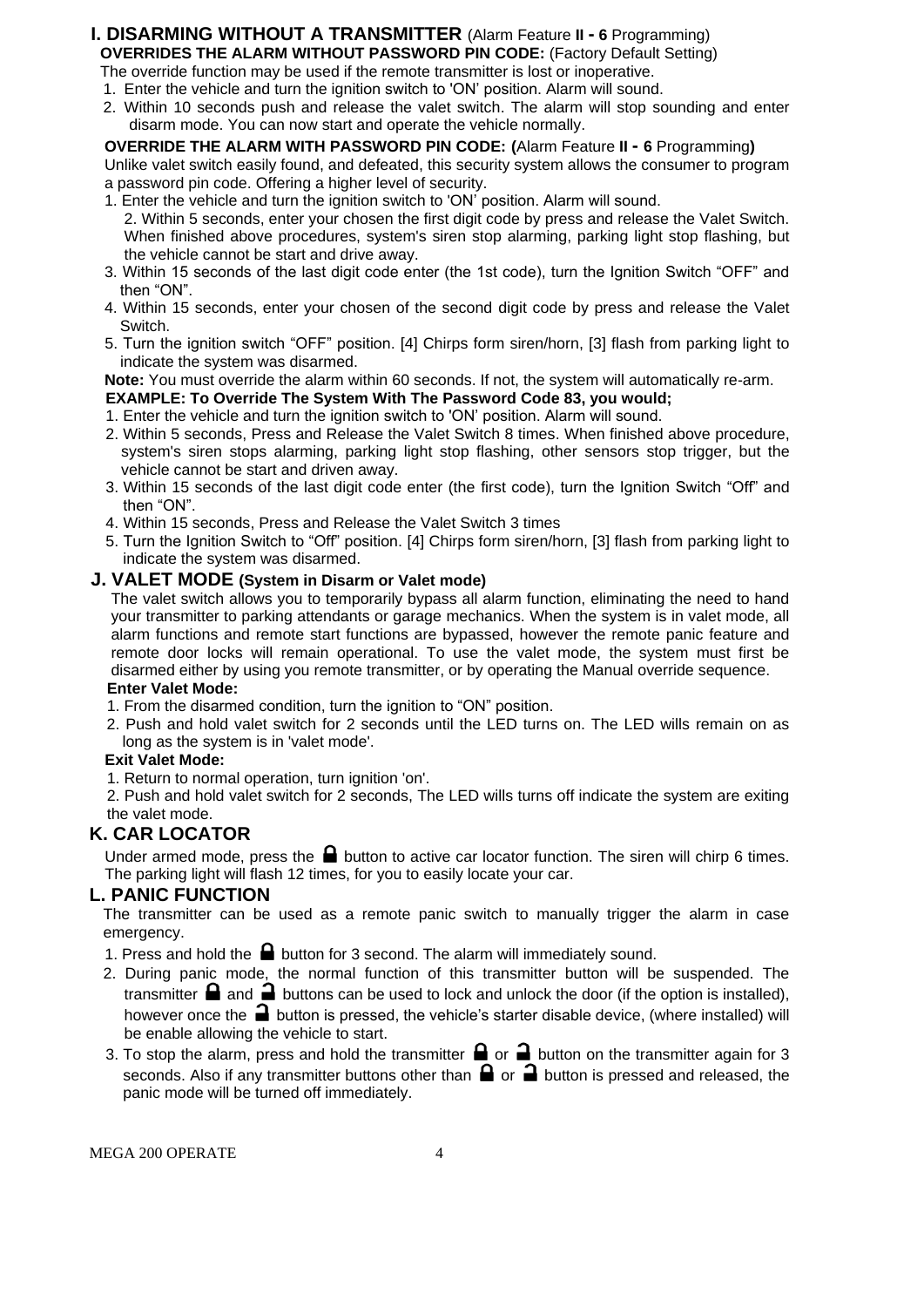4. If the button is not pressed, the alarm will automatically stop after 30 seconds.

#### **M. TRIGGER THE SYSTEM**

- When armed, your vehicle is protected as follows:
- 1. Light impact will trigger the warn-away signal.
- 2. Heavy impacts / Doors open / Hood open / Trunk open / Turn on the ignition key will trigger the programmed sequence.

The starter disable relay (if installed) prevents the vehicle's starter from cranking. The siren, horn, parking lights, and dome light will turn on to alerting of an intrusion for 30 seconds. Then it will stop and automatic reset and re-arm. If the one of sensors or detectors still active, the alarm system will sound a maximum of 6 times of 30 seconds cycles.

#### **N. ANTI CAR- JACKING**

**Warning:** If you don't need the car jacking function in this alarm system, be sure to set car jacking

feature "OFF". This system is default setting all car-jacking "OFF" (See Alarm Feature **I - 5**  Programming).

#### **ACTIVE ANTI CAR JACKING:**

- 1. Press and hold the transmitter  $\blacksquare$  and  $\blacksquare$  buttons at the same time for 2 seconds while the vehicle's ignition is ON. The parking lights will turns on for 1.5 seconds to indicate the system enters the car-jacking mode.
- 2. Once the system in car-jacking mode, If you are forced from the vehicle, the system will be trigger when the door is opened and closed while the ignition is "ON".

#### **PASSIVE ANTI CAR- JACKING:**

- 1. Turn the ignition switch to "ON" position; the system enters the car-jacking mode.
- 2. Once the system in car-jacking mode, If you are forced from the vehicle, the system will trigger when the door is opened and closed while the ignition is "ON".

#### **TRIGGER THE ANTI CAR -JACKING MODE:**

- a). 50 seconds after the system has beer triggered. The siren will start chirping for 15 seconds.
- b). During this 15 seconds period of chirping, you will be alerting to push the valet switch once to turn off the car-jacking feature. If not, it will enter second timer car jacking.
- c). 65 seconds after the system has beer triggered. The siren starts alarming and the parking light starts flashing.
- d). 90 seconds after the system has beer triggered
	- 1. The siren still alarming and the parking light flashing, and
	- 2. The starter disable will activate to prevent the vehicle from starting.
	- 3. It will remain active until the vehicle's battery power exhausted.

#### **OVERRIDE THE SYSTEM TO TURN OFF ANTI CAR- JACKING:**

Turn the ignition switch from OFF to ON, and within 10 seconds push valet switch, the siren will stop and the system disarmed.

**Note**: If you use password pin code to protect the vehicle security, you will need to use it to disarm the system completely.

#### **O. DOME LIGHT CONVENIENCE DELAY & SUPERVISION**

The alarm with a unique feature that will turn on your vehicle dome light as following:

- 1. Upon disarming, the interior light will remain on for 30 seconds.
- 2. If the vehicle is intruded, the interior light will flash for the same duration as the siren.

**Note:** Turn on the ignition switch or arm the alarm will turn off the dome light.

**P. IGNITION CONTROL DOOR LOCK/UNLOCK** (See Alarm Feature **II – 2** Programming) If the vehicles door locks have been interfaced to the security system, the system will automatically lock the vehicle's doors when the ignition is turned "ON" and /or unlock the vehicle's doors when the ignition is turned "OFF".

#### **Q. TRUNK RELEASE (CHANNEL 3) OUTPUT**

Press and hold  $\delta$  button on the transmitter for two seconds to remote control the trunk release or other electric devices.

**R. CHANNEL 4 TIMER CONTROL OUTPUT** (See Alarm Feature **III – 4** Programming) Press the transmitter  $\blacksquare$  and  $\blacklozenge \blacksquare$  buttons at the same time to active Channel 4 function. Channel 4 is user-programmable timer output. You may program the built-in timer to send a ground signal for any time duration from 1 second to 120 seconds. For instance, this timer output may be used to turn on the headlight, power window or sunroof. (Factory defaults setting at momentary output.)

#### **S. POWER ON MEMONRY**

MEGA 200 OPERATE 5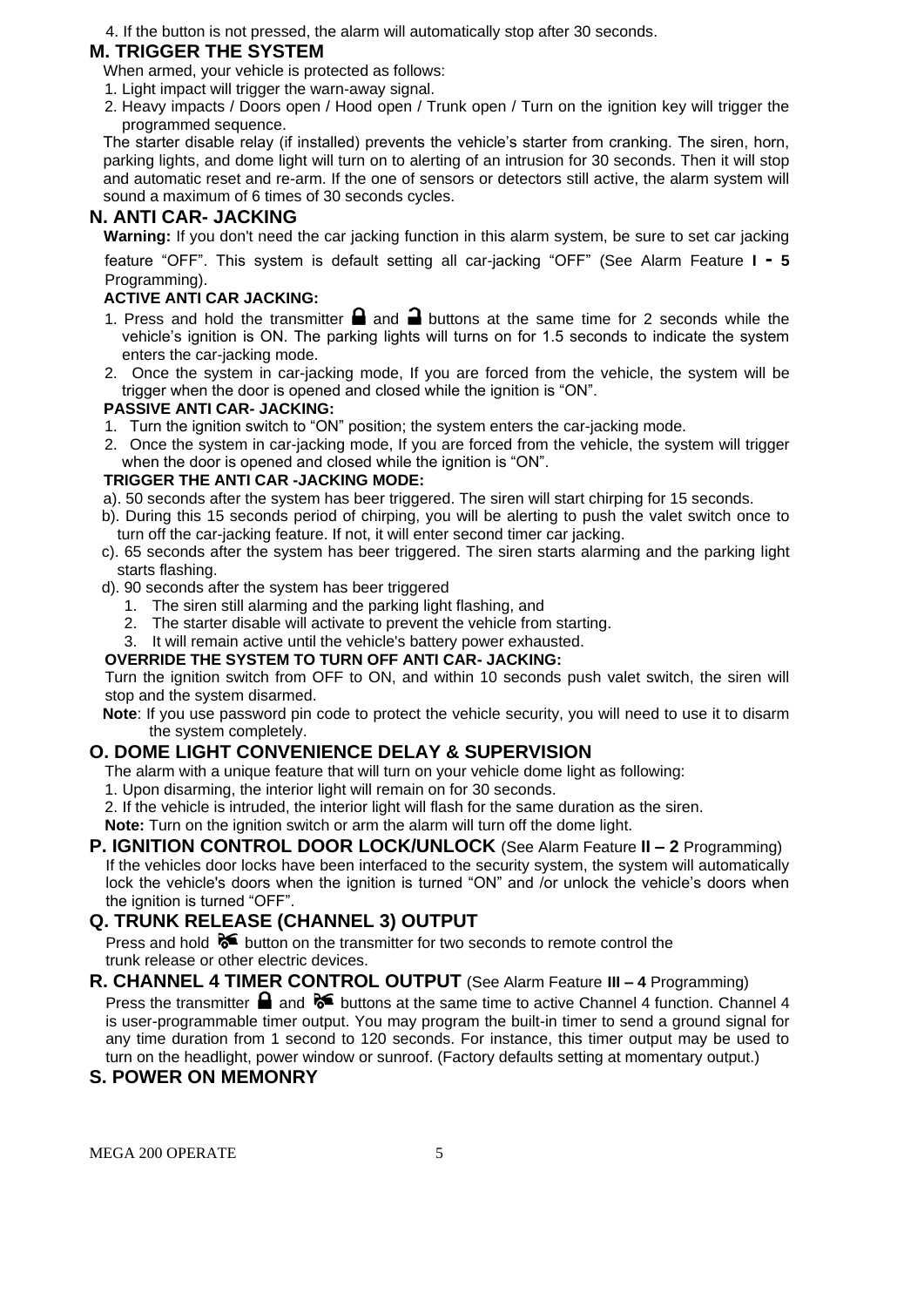This security system is equipped with circuitry that will allow the unit to remember its alarm state if the power is lost and then reconnected.

#### **T. SECOND VEHICLE OPERATION**

Your 5-button remote transmitter can be utilized to control a  $2^{nd}$  vehicle keyless entry system. To program the remote control transmitter to a  $2^{nd}$  vehicle, follow the instruction for Transmitter programming. All programming parameters be the same except for the following:

1. Prior to pushing any buttons on the transmitter. Press the **●** button 1st on the transmitter.

- 2. Once the  $\bullet$  is pressed the LED on the transmitter will illuminate for 3.5 sec. to indicate the  $2^{nd}$ transmitter pin code has built in.
- 3. While the LED is illuminated, press any button on the remote control transmitter to control a  $2^{nd}$ vehicle keyless entry system.

#### **U. ALARM UPGRADE**

This unit is capable of being upgraded to an alarm system so as to detect if a thief is trying to open a door, the hood, or the trunk and has an input for a shock sensor to detect impact to the vehicle by a thief. If you would like to upgrade this unit to an alarm system, please contact your authorized reseller.

#### **V. 2-WAY UPGRADE**

This unit is capable of 2-way communication to notify the owner if anyone is trying to tamper with the vehicle or to confirm remote start operation. If you would like to upgrade this unit to a 2-way system by purchasing a 2-way LCD transceiver, please contact your authorized reseller.

#### **REMOTE START OPERATION:**

- **A. REMOTE START THE VEHICLE:**
	- 1. Press  $*$  button twice on the transmitter.
	- 2. The parking light will activate to indicate the remote start received the signal.
	- 3. The engine will start approximately 5 seconds.
	- 4. Once the engine is running, after couple seconds the parking light will turn on again and climate controls will activate and adjust the vehicles interior temperature to your preset setting.
	- 5. The vehicle will run for 5 to 30 minute cycle and automatically shut down.

**Note:** The Remote Start Unit will not start the vehicle if any one of the following conditions exists:

- 1. The hood is opened.
- 2. The brake pedal is pressed.
- 3. Move the optional remote start enable toggle switch to OFF position. (If installed)
- 4. The gear selector is in any gear other then "PARK" or "NEUTRAL"

**SAFE START (Child safety mode)** (See Start Feature **I – 5** Programming)

Factory defaults setting to press the  $\bigstar$  button twice on the transmitter to start the vehicle. Programming this feature to eliminate an accidental remote start, when kids enter this transmitter, it requires the user press the transmitter  $\blacksquare$  and  $\blacktriangleright$  buttons at the same time to start the vehicle.

#### **B. OPERATE THE VEHICLE WHILE RUNNING ON THE REMOTE START:**

- To operate the vehicle while engine running on the remote start:
- 1. Insert the ignition key and turn it to "ON" (not the start) position.
- 2. Press the brake pedal.

**Note:** If the brake pedal is pressed before the key is in the ON position, the engine will shut down.

#### **C. TEMPORARY STOP FEATURE:**

This feature allows the vehicle to remain running after the key has been removed from the ignition. This feature is useful for occasions when you wish to exit and lock the vehicle for short periods, but would like to leave the motor running and the climate control on.

- 1. Before turning off the engine, press the  $*$  button twice on the transmitter and the LED indicator will flash 3 times to confirm enter.
- 2. Turn the ignition key to OFF position. The engine will stay running.
- 3. The engine will run until the pre-programmed time elapsed or shutdown input is received.
- **E. TURBO TIMER MODE:** (See Start Feature **"I - 6"** Programming)

Turbo timer mode keeps the engine running after arriving at you destination for a programmable period of 1/ 3 or 5 minutes, This allows the system's time to conveniently cool down the turbo after you have left the vehicle. To activate:

1. While engine is running, place the transmission gear in the park position and pull up the hand brake.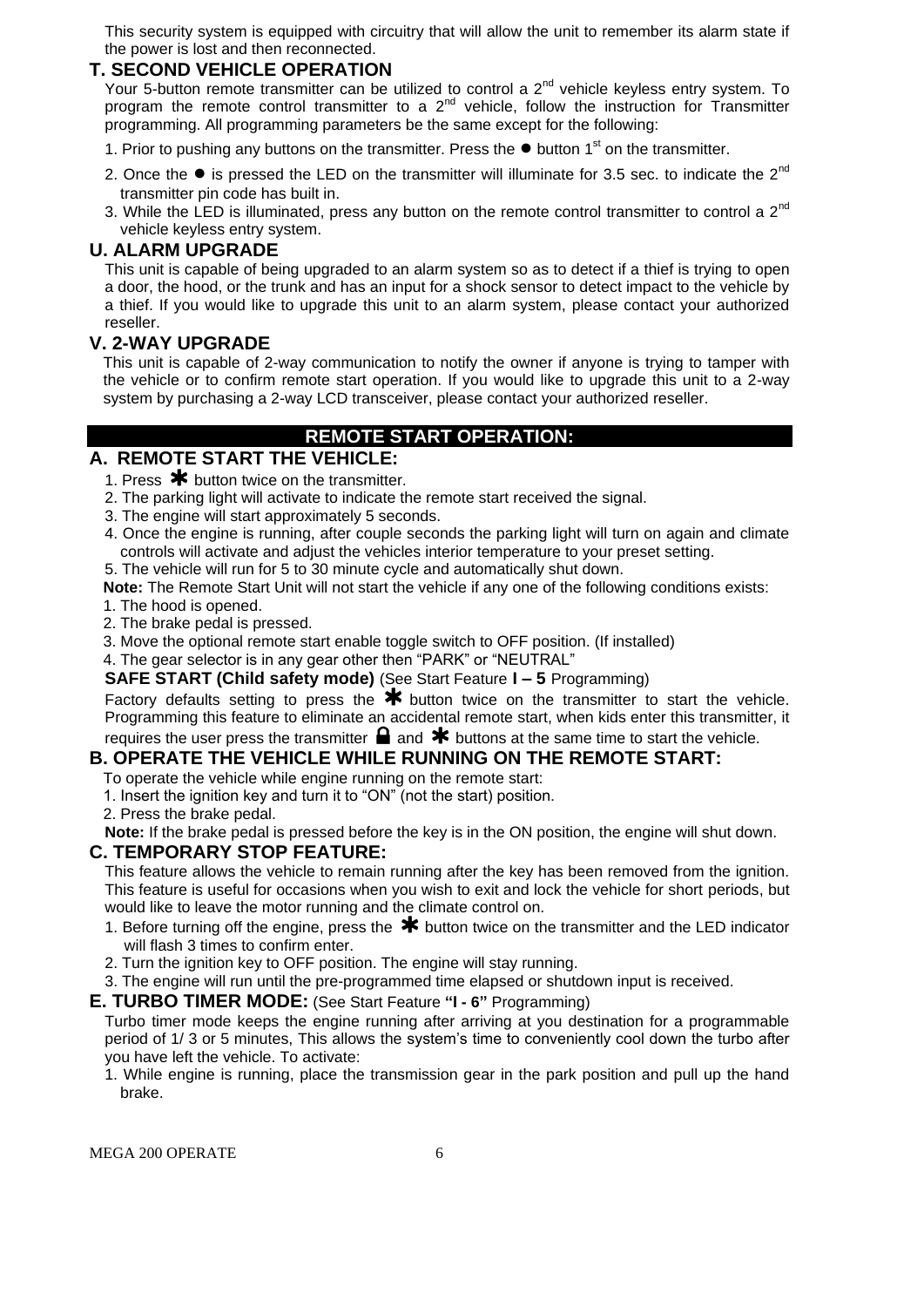- 2. Before turning off the engine, press and release  $\blacksquare$  and  $\blacktriangleright$  buttons at the same time. -- The parking light wills turn on to indicate the remote start has entered turbo charge mode. --
- 3. Pull off the "Ignition Key" from the key cylinder.
- -- Engine keeps running. –
- 4. Exit and secure the vehicle.

**--** Engine continues running until the pre-programmed time elapsed. **--**

#### **F. TIMER START:** (See Start Feature **"I - 7"** Programming)

This unit can be programmed to start and run the engine every 3 (2) hours. The engine will run for the programmed running time and then shut down.

**IMPORTANT**: Timer Start should be used only in open areas, never start and run the vehicle in on enclosed space as a garage or carport.

This feature is design for an extreme cold climate usage. The system will auto start the vehicle every 3 (2) hours, to prevent engine freezing and hard to start.

A MAXIMUM OF SIX CYCLES CAN OCCUR.

#### **ENTER:**

1. Press the  $*$  button twice to remote start the vehicle. As soon as the vehicle is running and the parking light have turned on or flashing.

2. Immediately, depress the  $\delta$  button once, within 2 seconds

3. Rapidly depresses the  $*$  button. The parking light will flash (3) times. The siren or horn chirps (3) times. The vehicle is now programmed to start every 3 (2) hours.

4. Press the brake pedal to stop the vehicle running.

#### **Exit the timer start:**

Timer start can be exited manually as follows:

1. Make sure the remote start system is not operating the engine.

2. Turn the ignition on. The LED and parking light will flash (4) times. The horn chirps (4) times. Or

- 1. Press the  $*$  button twice to remote start the vehicle. As soon as the vehicle is running and the parking light have turned on or flashing.
- 2. Immediately depress the  $\delta$  button then press and hold the  $*$  button for 2 seconds. The parking light will flash (4) times. The siren or horn chirps (4) times. The vehicle is no longer programmed to start automatically.

#### **G. TO TURN OFF THE REMOTE START:**

When the engine is running (by remote start), if you want to stop it,

- 1. Press  $\bigstar$  button twice on the remote transmitter under remote start mode.
- 2. Move the optional remote start enable toggle switch to OFF position. (If installed)
- 3. Press the brake pedal

The vehicle will shut down and turn off the parking light to indicate engine stopped.

#### **H. SHUT-DOWN INPUT FOR REMOTE STARTER:**

If any of the following conditions exist while the system is operating, the engine will not start or will shut down immediately:

- 1. The hood is opened.
- 2. The brake pedal is pressed.
- 3. Engine is over-revved. {"Tachometer checking type" only}
- 4. The pre-programmed run time (5 /10 / 20 / 30 minutes) has elapsed.
- 5. Press  $\bigstar$  button twice on the remote transmitter under remote start mode.
- 6. Move the optional remote start enable toggle switch to OFF position. (If installed)
- 7. The vehicle refused to start running after {3} unsuccessful attempts.

#### **I. DISABLING THE REMOTE START SYSTEM:** (If installed)

This feature allows your system's remote start unit to be temporarily disabled to prevent the vehicle from being remote started accidentally. This feature is useful if the vehicle is being serviced or stored in an enclosed area. To disable the remote start, move the optional remote start enable toggle switch to the OFF position.